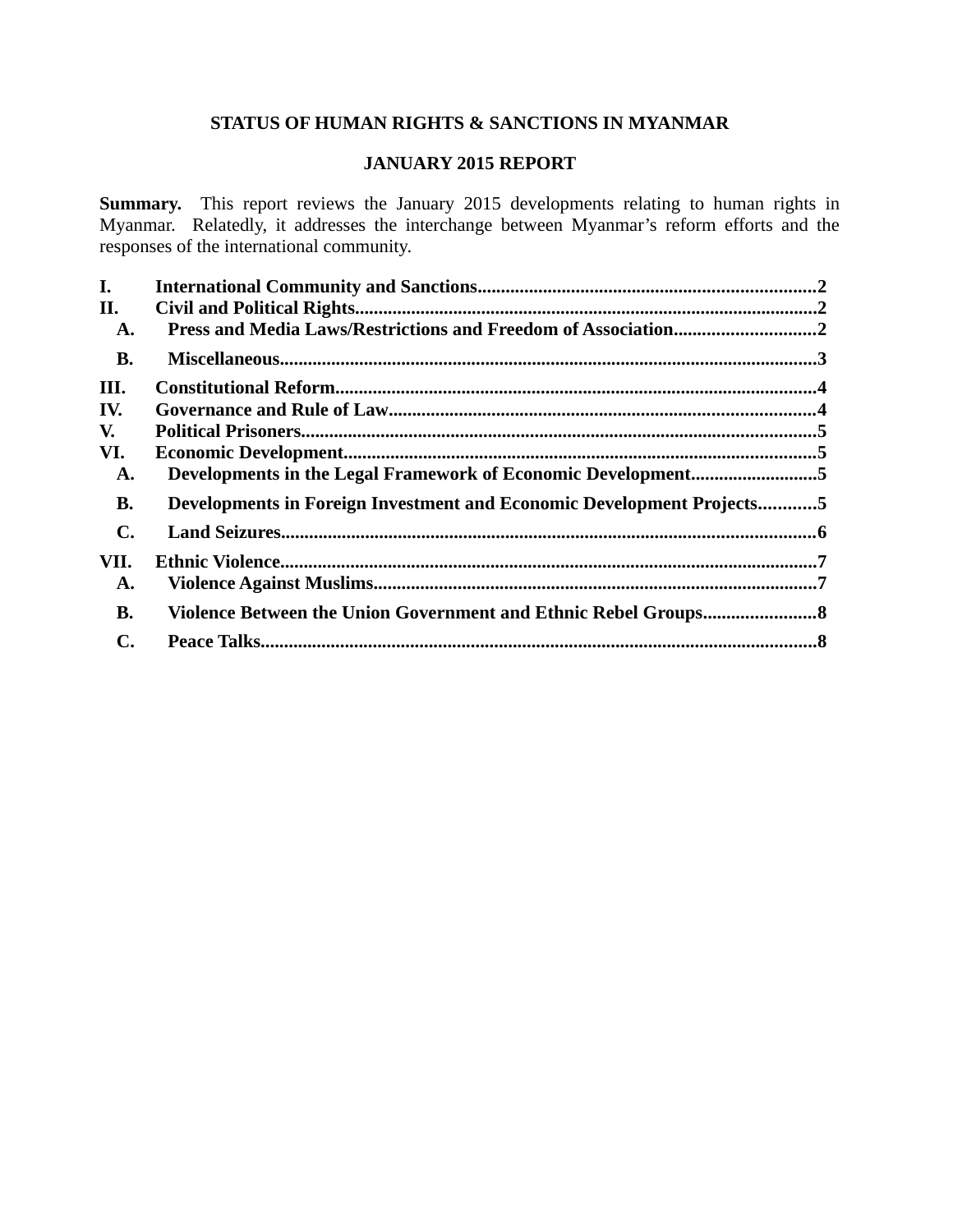### <span id="page-1-0"></span>**I. International Community and Sanctions**

On January 12, Samantha Power, the United States ambassador to the United Nations, criticized the humanitarian situation in Rakhine State, noting that Rohingya continued to live in "squalid camps" and that pending legislation would force Rohingya to renounce their ethnicity to be registered as citizens. $<sup>1</sup>$ </sup>

On January 13, a representative of a U.S. delegation of officials conducting a "Myanmar Human Rights Dialogue", the second iteration of what may become a regular consultation between the U.S. State Department and the Myanma government, spoke to reporters, noting that while discussions were "extremely constructive", issues such as ethnic and religious intolerance continued to pose an urgent threat to creating a stable democracy in Myanmar. $^2$  The U.S. delegation, in addition to speaking with representatives of the government, visited Kachin State and Naypyidaw for talks with local union ministers, women, ethnic minorities and human rights activists.<sup>3</sup> One member of the delegation expressed particular concern about the ongoing treatment of Rohingya in Rakhine State.<sup>4</sup>

U.N. Special Rapporteur Yanghee Lee visited Rakhine State in January, which has been the site of ongoing violence against Myanmar's minority Rohingya population.<sup>5</sup> Lee encouraged authorities not to ignore the plight of the Rohingya population and urged the local ethnic Rakhine population to live peacefully with them.<sup>6</sup> In response to her statements, Wirathu, an ultranationalist Buddhist monk who has been accused of inciting violence against Rohingya, used derogatory language to refer to the envoy during a public speech.<sup>7</sup> The monk's language was criticized by the U.N. High Commissioner for Human Rights Zeid Ra'ad Al Hussein,<sup>8</sup> as well as a number of prominent monks.<sup>9</sup> In addition to Wirathu's vitriol, Lee's visit was met with protests from hundreds of Rakhine Buddhist nationalists.<sup>10</sup>

Medecins Sans Frontieres-Holland ( "MSF") announced on January 20 that it had begun re-entry into Rakhine State in mid-December, ten months after the Myanma government banned MSF from the area following public statements by MSF that it had treated individuals it believed had been injured during sectarian clashes.<sup>11</sup>

The Asia Society, a New York based organization, will open an exhibition of Myanmar's Buddhist art at the Asia Society's Park Avenue headquarters in February.<sup>12</sup> Plans for the exhibition date back to at least 2011 and are the result of ongoing talks between representatives of government officials from Myanmar and the United States.<sup>13</sup> The exhibition, entitled "Buddhist Art of Myanmar", will showcase works from the national museums in Yangon and Naypyidaw as well as other institutions across Myanmar, with much of the art leaving Myanmar for the first  $time.<sup>14</sup>$ 

### **II. Civil and Political Rights**

### <span id="page-1-2"></span><span id="page-1-1"></span>**A. Press and Media Laws/Restrictions and Freedom of Association**

This month, U.N. Special Rapporteur Yanghee Lee visited Myanmar in order to assess the progress that authorities have made with their commitments to democratic reform, and to review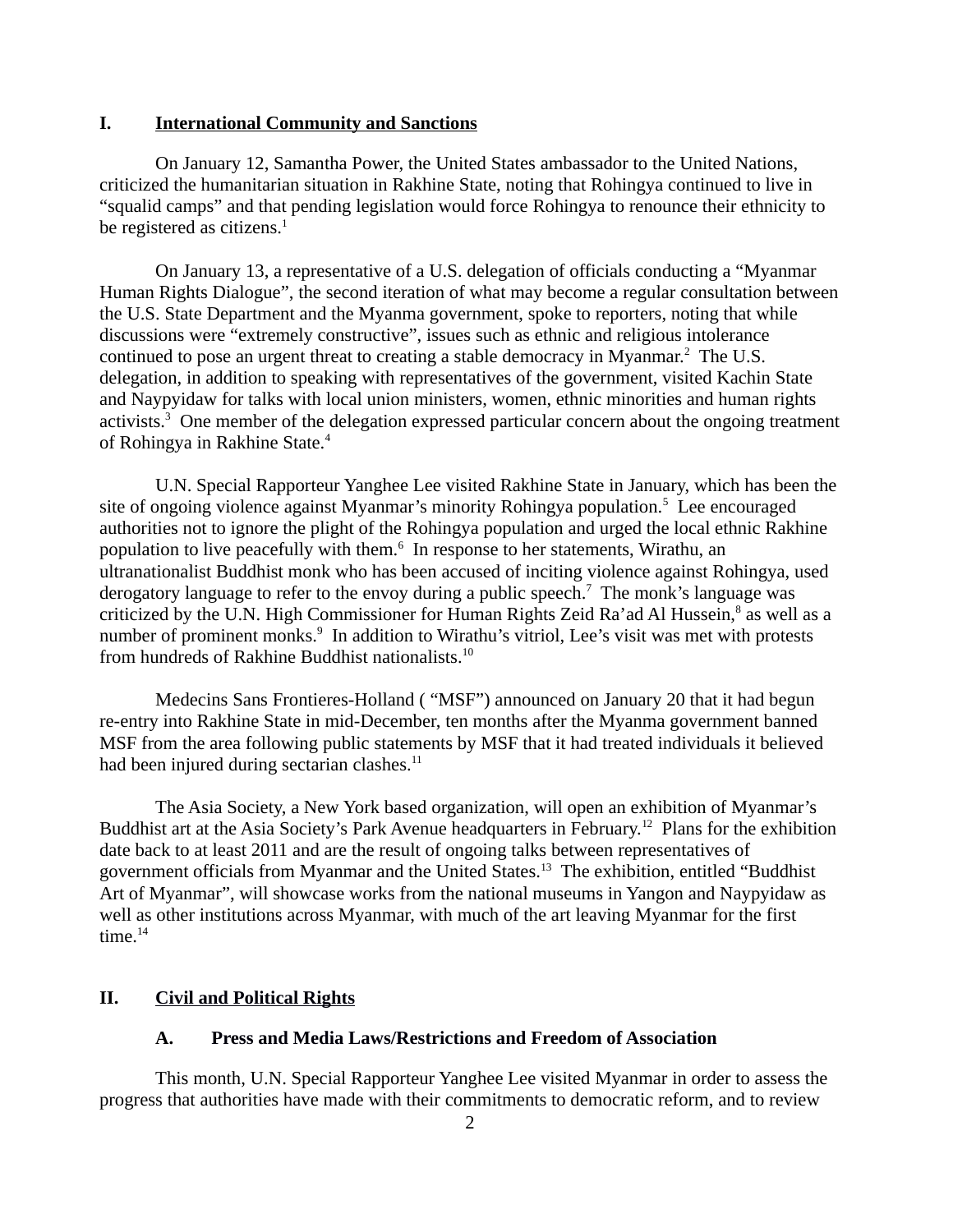issues related to freedom of association, media, land disputes and protests against development projects.<sup>15</sup>

In mid-January, activists organized a meeting in Mandalay with farmers, laborers, students and citizens to create public awareness about the lack of rule of law, human rights abuses and other failings of the Myanma government.<sup>16</sup>

Following pressure from the North Korean embassy, Yangon police have moved to seize copies of the satirical comedy film *The Interview* and to charge those involved in its distribution.<sup>17</sup> This move came after a meeting of Yangon Region Chief Minister Myint Swe and North Korean ambassador Kim Sok Chol, following which the embassy sent a fax to the regional government requesting they take "proper action immediately to stop the copying, distributing and selling" of *The Interview* in Yangon.<sup>18</sup> Nearly 200 copies of the film were seized in a raid by police on one of two stores named by the embassy as distributors, although copies continue to be available on the street.<sup>19</sup>

On January 25, 100 students arrived in Myingyan after marching over 600 km from Mandalay to Yangon in order to protest the National Education Law.<sup>20</sup> Student unions objected to the law because it centralizes control within the government, offers no guarantee of freedom of education and does not include any provisions that would allow for the forming of student unions. $21$ 

#### <span id="page-2-0"></span>**B. Miscellaneous**

The European Union has expressed concern over a set of religion and interfaith marriage bills set to be debated in the next session of parliament. The four bills, which seek to impose curbs on interfaith marriage, religious conversion and birth rates, were sent to Parliament by President Thein Sein last December.<sup>22</sup> The bills have been met with fierce criticism from human rights groups, which have said that they are discriminatory and unconstitutional.<sup>23</sup> The EU statement added that the laws could fall foul of international human rights treaties that Myanmar is a party to, particularly the Convention on the Elimination of All Forms of Discrimination against Women and the Convention on the Rights of the Child.<sup>24</sup> A draft of the Religious Conversion Law obtained by the news agency Mizzima would force those wishing to convert from one religion to another to submit an application to do so to a registration board made up of officials from the government and local authorities.<sup>25</sup> The person wishing to convert would then have to be interviewed by the board to see if their belief in the religion is genuine.<sup>26</sup> Myanma citizens living abroad and wishing to convert would need to undergo a similar procedure at a Myanma embassy or consulate.<sup>27</sup>

Another of the proposed laws, the Myanmar Buddhist Women's Special Marriage Bill, would force a Buddhist woman under the age of 20 to obtain consent from her parents before marrying a non-Buddhist.<sup>28</sup> Applications would also need to be made to the local authorities and a public notice of the marriage posted.<sup>29</sup> In the case of a divorce, the law would guarantee that in a marriage where the male partner is non-Buddhist, a Buddhist woman would be given custody of all children that the couple may have. $30$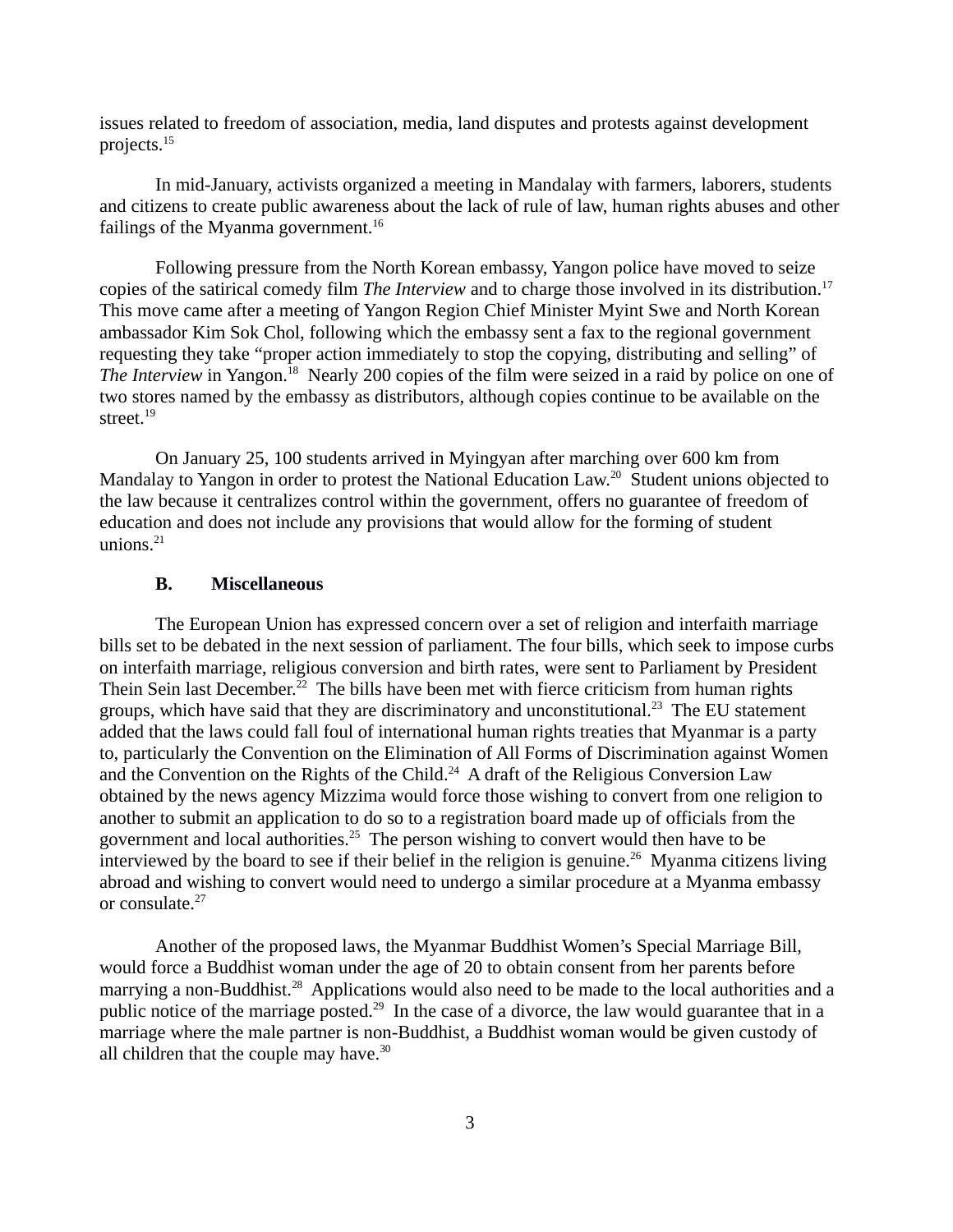### <span id="page-3-0"></span>**III. Constitutional Reform**

As Parliament reconvened this year on January 19, political discussions continued regarding potential Constitutional reform. There has been some positive momentum toward constitutional reform in recent months, with government officials announcing their intent to review constitutional amendment suggestions and hold a national referendum on an amended constitution this May.<sup>31</sup> However, constitutional reform remains unlikely before the 2015 elections, as the referendum would only be to gauge public opinion – in fact, Shwe Mann, the Chairman of the ruling Union Solidarity and Development Party, stated that amending the constitution would be the responsibility of the parliament that emerges after the 2015 election.<sup>32</sup>

Other obstacles stand in the way, even threatening the proposed referendum. First, members of the Union Election Commission are unsure whether a constitutional referendum will even take place in May, as the key logistics of the exercise remain shrouded in uncertainty just five months before the vote is due to take place. $33$  Second, decisions regarding the content of the amendments to be voted on in the referendum have stalled. Following a request from opposition leader Aung San Suu Kyi to convene a small group to discuss constitutional changes, Parliament endorsed a six-party constitutional "summit," which would have involved Suu Kyi, President Thein Sein, the speakers of the two houses of the assembly, military chief Senior General Min Aung Hlaing, and a member of a party representing an ethnic minority.<sup>34</sup> In spite of this promising development, the President's office ruled out such discussions, with President Thein Sein arguing that six parties would not be enough to represent the spectrum of interests throughout the country.<sup>35</sup>

When Parliament reconvened in January, members re-proposed holding six-party talks as soon as possible in order to work out a framework for constitution amendment.<sup>36</sup> Nevertheless, President Thein Sein again rejected the proposal, arguing that such discussions should include a wider range of participants that are more representative of the broader Parliament. $37$ 

Opponents have argued that the President's insistence on additional participants at constitutional discussions intentionally muddies the waters of the reform agenda. Aung San Suu Kyi has argued the importance of fewer participants as a means of focusing the agenda; she expressed frustration with a 14-person meeting convened by President Thein Sein last October, saying that each person had only ten minutes to speak and questioned whether such a meeting could be considered meaningful.<sup>38</sup> After President Thein Sein hosted a meeting of 48 parties for constitutional talks on January 12, Suu Kyi again expressed her frustration, saying, "[t]his meeting will not make up for the [proposed] sexpartite dialogue. It did not resemble the sexpartite dialogue."<sup>39</sup>

Meanwhile, citizens continued to express their support of constitutional reform, approximately 1,000 farmers, students, laborers, Buddhist monks and community leaders gathering in Mandalay on January 16 to support the abolishment of Myanmar's military-drafted Constitution.<sup>40</sup>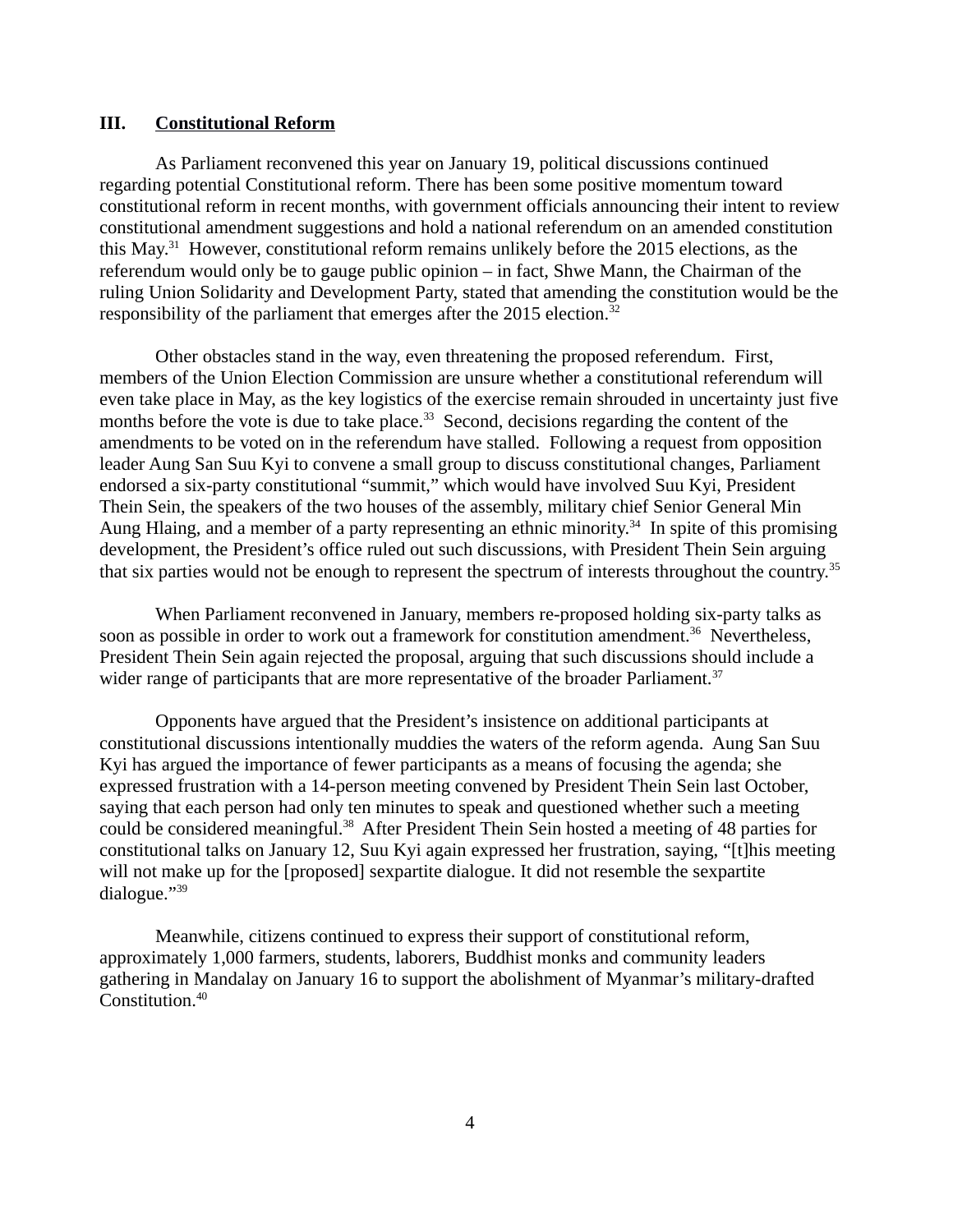### <span id="page-4-3"></span>**IV. Governance and Rule of Law**

On January 20, President Thein Sein urged Parliament to reconsider the controversial National Education Law.<sup>41</sup> The President called for a review and amendments to the law to reflect students' demands; namely: to loosen the centralization of policymaking, to allow the formation of teacher and students bodies, to promote schooling for all of Myanmar's children, and to promote ethnic literature.<sup>42</sup> Lower house MP Ye Tun said the legislature should prepare to negotiate with the students.<sup>43</sup>

# <span id="page-4-2"></span>**V. Political Prisoners**

The Myanma government maintains that there are no longer any political prisoners in Myanmar.<sup>44</sup> However, on January 9, the Assistance Association for Political Prisoners (the "AAPP") published a list of political prisoners still held in Myanmar.<sup>45</sup> According to the AAPP, approximately 160 political prisoners are currently incarcerated in prisons in Myanmar, and at least 212 political activists are facing trial.<sup>46</sup> Furthermore, there has been no decrease in arrests, and the rate of detention of activists continues to increase.<sup>47</sup> Activists have been continually indicted under articles 18 and 19 of the Peaceful Assembly and Peaceful Procession Act and section 505(b) of the Penal Code.<sup>48</sup> Moreover, farmers and activists are being charged under sections 447 and 427 of the Penal Code.<sup>49</sup>

On January 13, the AAPP published a summary of the current situation in Myanmar regarding political prisoners.<sup>50</sup> According to this report, during December, 33 political activists were charged, 10 were sentenced and no political prisoners have been released.<sup>51</sup>

On January 19, Dr. Tun Aung, a community leader and medical doctor, was released from prison.<sup>52</sup> He was first jailed in 2012 after trying to calm the crowd during a riot involving Buddhists and Rohingya in Rakhine State, western Myanmar, and was sentenced to up to 17 years' imprisonment under various charges.<sup>53</sup>

#### **VI. Economic Development**

### <span id="page-4-1"></span><span id="page-4-0"></span>**A. Developments in the Legal Framework of Economic Development**

Myanmar's deputy finance minister, Maung Maung Thein has announced that the country will unveil its first official stock exchange in October of this year, although "it may be earlier," he said.<sup>54</sup>

On January 23, Myanmar held a presentation on the nation's first trade policy review, which was supported jointly by the World Trade Organization ("WTO") and the European Union.<sup>55</sup> The WTO advised the Myanma government that it needs to focus on improving intellectual property regulations, trade statistics, customs valuation and competition policy, agricultural reform and consumer protection matters.<sup>56</sup> The reforms are necessary if Myanmar is to join the WTO, said WTO officials.<sup>57</sup> Willy Alfaro, director of the WTO's trade policies review division, said that the WTO will send experts to Myanmar in February to provide technical assistance on addressing these reform measures.<sup>58</sup> WTO trade policy analyst Usman Ali Khilji specifically raised – among other things – the need for improving statistics, finding that various economic data from different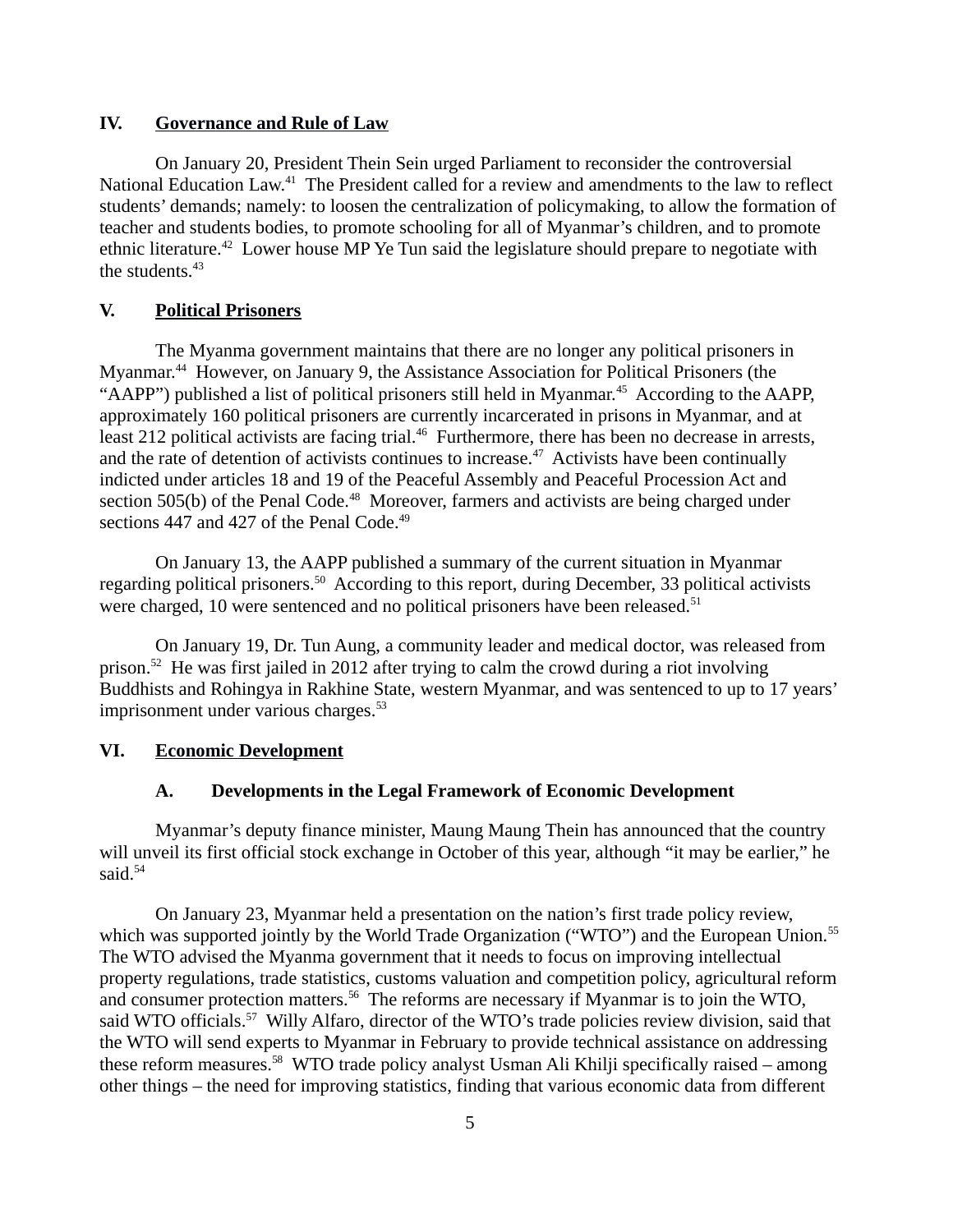governmental sources and international organizations varied significantly, as well the need for transparency, calling for more laws and regulations to be made available online.<sup>59</sup> WTO officials also discussed inefficiencies inherent to extensive involvement of state-owned enterprises in certain sectors. $^{60}$ 

#### <span id="page-5-1"></span>**B. Developments in Foreign Investment and Economic Development Projects**

While according to the Organisation for Economic Co-operation and Development (the "OECD") agricultural sector reforms in Myanmar could potentially transform the country into a hub of the agri-food trade in Southeast Asia, the country's efforts to grow investment in its manufacturing sector face a shortage of skilled labor as well as problems with corruption.<sup>61</sup> The OECD has released a report indicating that the shortage of skilled workers for factories is a problem exacerbated by an aging population and an education system geared more toward university education than vocational training. $62$ 

In the banking and finance sector, reform continues with foreign investment. The Japan International Cooperation Agency ( "JICA") has agreed to offer US\$ 40 million in loans to smalland medium-sized enterprises ("SMEs") in Myanmar.<sup>63</sup> JICA will pass the loans to the government, which will distribute them to banks which will ultimately issue the loans to those SMEs that can demonstrate holding sufficient property to serve as collateral for the loans.<sup>64</sup>

In the environmental and technology sectors, the Asian Development Bank ("ADB") will invest US\$30.1 billion in six countries, including Myanmar, over the next three years. $65$  Among other improvements, the ADB aims to improve the country's trans-border protection management and natural resources conservation.<sup>66</sup>

Incidents of illegal trans-border commerce have been reported amidst legitimate trade crossing the border into Myanmar. In Waimaw, Kachin State, with support from government troops, authorities arrested 132 Chinese citizens and 19 Myanmar nationals between January 2 and January 6 for illegal logging activity.<sup>67</sup> Another eight Chinese nationals were arrested in late January and 4,529 logs, which were due to be smuggled, were seized.<sup>68</sup> On a separate occasion, authorities seized more than 1,000 bags of fertilizer filled with ammonium nitrate – a component of explosives – and electronics, including more than 15,000 handsets, TVs and DVDs that were loaded onto a convoy of 17 trucks coming from China en route to Mandalay.<sup>69</sup>

### <span id="page-5-0"></span>**C. Land Seizures**

Fallout from the Letpadaung mine protest violence continues, as four protesters at the Chinese Embassy in Yangon were arrested last December 30.<sup>70</sup> Farmers near the mine, whose crops were ruined during construction of the fence that set off the protests, rejected the mining company's compensation offer for the crops as too low.<sup>71</sup>

Opposition leader Suu Kyi laid the blame for the shootings and the death of Khin Win at the mine at the feet of the government, because it had failed to implement all of the recommendations that she provided in a report in 2013.<sup>72</sup> The report was the work of a parliamentary commission she headed in response to the brutal crackdown on protesters in 2012, in which many people, including monks, were injured with incendiaries.<sup>73</sup> The government has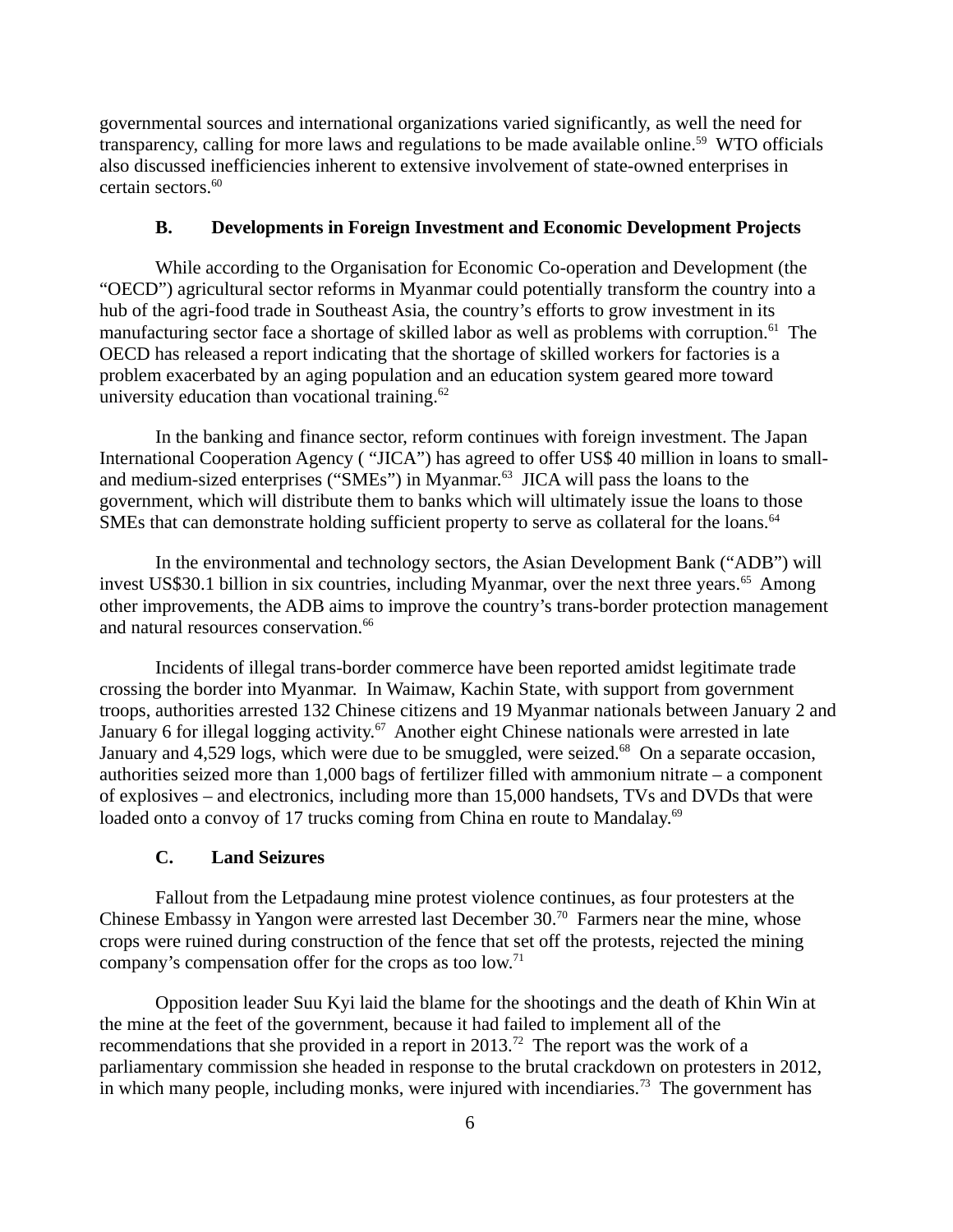denied that it is at fault or that it failed to implement the report's recommendations.<sup>74</sup> An official on the committee responsible for implementing the recommendations stated that "outsiders" are responsible for the unrest at the mine.<sup>75</sup>

Farmers, students, labor activists, and monks held a rally on January 16 in Mandalay for constitutional reform.<sup>76</sup> One of the rally's major themes was land rights, particularly in the wake of the Letpadaung seizure and violence.<sup>77</sup> The daughter of slain Khin Win was a featured speaker.<sup>78</sup>

Elsewhere, repercussions from land seizures made years ago continue. In Pobbathiri Township, a court imprisoned 19 people for protesting against land taken in 2003 for state run newspapers.<sup>79</sup> 500 acres in total were confiscated; 22 farmers received compensation in 2013, which was apparently far less than the fair value of the land, and 38 others have received no compensation at all. $^{80}$  The prison sentences range from four to six years and include hard labor.<sup>81</sup>

The government is not the only entity in the business of seizing land. The United Wa State Army ("UWSA"), Myanmar's largest ethnic rebel group, is aggressively asserting its control over the area in Mong Hsat Township, located close to the border with Thailand.<sup>82</sup> The UWSA controls a border trade area through which a large amount of drugs are transported.<sup>83</sup> The Myanma government ordered the shutdown of the trade area last October, but the heavily-armed group is defying this order, essentially daring the government to act.<sup>84</sup> The UWSA has seized much of the land that makes up the trade area from local residents and reportedly killed a man last December who claimed to own land that it had seized.<sup>85</sup>

#### **VII. Ethnic Violence**

### <span id="page-6-1"></span><span id="page-6-0"></span>**A. Violence Against Muslims**

After a two-day United States-Myanmar human rights dialogue conducted with a high-level delegation of U.S. officials, U.S. Assistant Secretary of State for Democracy, Human Rights and Labor Tom Malinowski said that although the discussions were "extremely constructive," issues such as ethnic and religious intolerance pose an urgent threat to a stable democracy in Myanmar.<sup>86</sup> Malinowski urged the government to, among other things, ultimately create a non-discriminatory path to citizenship for the country's Rohingya population.<sup>87</sup> In addition, as noted in Section I above, Yanghee Lee, the United Nation's human rights envoy for Myanmar, who wrapped up a 10-day visit to Myanmar in January, asked authorities not to ignore the plight of Rohingya Muslims and urged locals to live peacefully with them; comments which led to an organized protest by more than 300 monks and nuns in Yangon. $88$ 

As mentioned in our December report, four controversial bills addressing marriage, religion, polygamy and family planning proposed by the Association for the Protection of Race and Religion, a Buddhist organization, are being debated in the current parliamentary session.<sup>89</sup> A group of 180 civil society organizations have called on Parliament to reject the proposed bills, which they say contravene domestic and international laws, adding that the legislation could stoke religious tension if enacted and thereby "destroy the stability" of society.<sup>90</sup>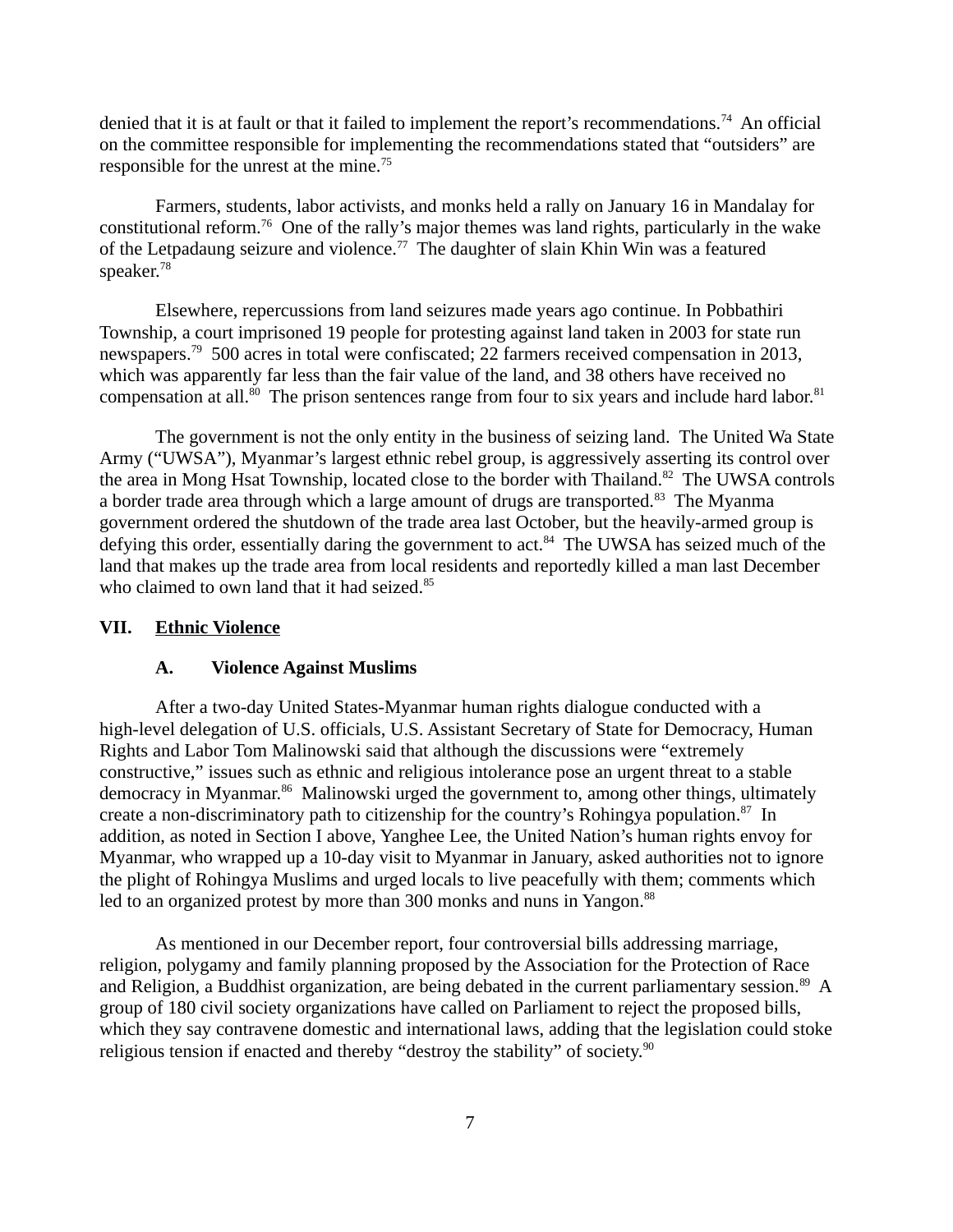In Shan State, following a five-month trial, 20 Muslims accused of having links with terrorists were sentenced to between 7 and 14 years in prison, with 19 adults being sentenced to 14 years and a boy under 15 years of age being sentenced to seven years.<sup>91</sup> Their lawyer decried the trial as biased and without evidence.<sup>92</sup> The 20 Muslims were arrested last August while traveling to a wedding; the bride, her mother-in-law, her sister-in-law and their cook were among those convicted.<sup>93</sup>

### <span id="page-7-1"></span>**B. Violence Between the Union Government and Ethnic Rebel Groups**

The army's perceived involvement in multiple crimes has resulted in increased tensions and clashes: the rape and murder of two Kachin volunteer teachers (the investigation of which is ongoing, with an army-owned media outlet warning legal action against anyone alleging army  $involvement$ ;<sup>94</sup> the deaths of two young men who were arrested by the army and then apparently shot; the beating and attempted rape of a Kachin woman by a soldier from the army (the army later apologized for the incident); and the deaths of four Kachin villagers, whose charred remains were discovered at the end of January (locals are alleging army involvement).<sup>95</sup> In addition, an incident on January 14 involving the detainment by the Kachin Independence Organization of a state minister and three police officers, all of whom were later released, set off a series of clashes between Kachin and Palaung rebels that initially displaced almost 2,000 villagers and continued through the end of the month.<sup>96</sup>

In a positive development in January, Karen rebels teamed up with the government in order to build a "model village" for internally displaced persons in southeastern Karen State. $97$ According to *The Irrawaddy*, an estimated 500,000 internally displaced persons live in remote settlements within southeastern Myanmar, displaced by decades of conflict between the army and various armed ethnic groups.<sup>98</sup>

#### <span id="page-7-0"></span>**C. Peace Talks**

The Nationwide Ceasefire Coordination Team (the "NCCT"), which represents the country's ethnic groups in the peace talks, said in late January that a national peace accord is unlikely to be signed in February without further meetings between ethnic representatives and the government.<sup>99</sup> The statement was made after discussions between the NCCT and the government-backed Myanmar Peace Center failed to set a seventh meeting between the parties.<sup>100</sup> There has apparently been a push by some to sign a nationwide ceasefire agreement on February 12 – Union Day – the anniversary of the signing of the Panglong Agreement, which granted autonomy to ethnic communities within a unified state, though others involved in the process have concerns that pushing the process too fast could undermine the durability of any agreement signed.<sup>101</sup>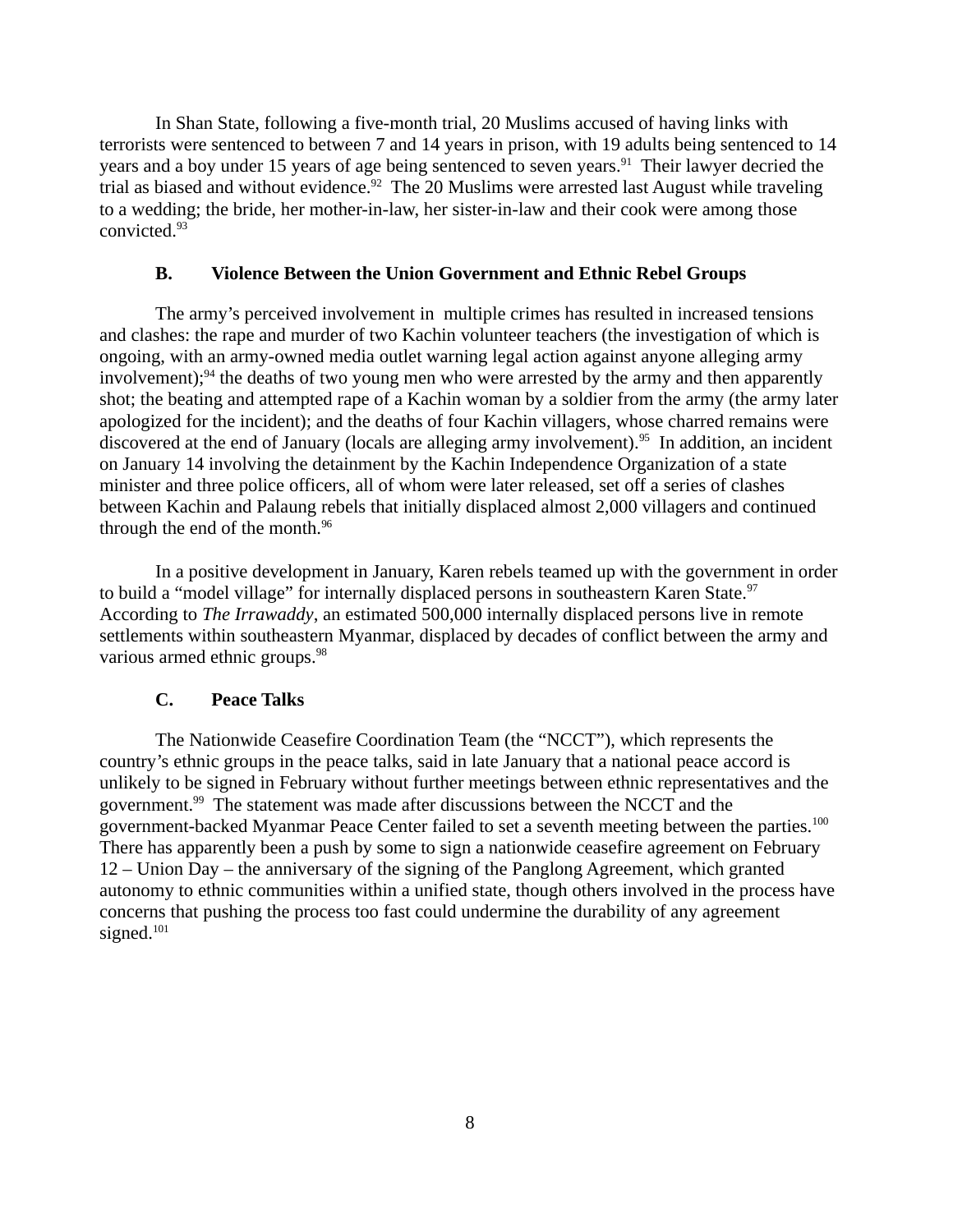1 The Irrawaddy, January 12, 2015: http://www.irrawaddy.org/burma/us-anti-muslim-attackers-burma-unpunished.html. 2 The Irrawaddy, January 12, 2015: http://www.irrawaddy.org/burma/reforms-stall-us-burma-discuss-human-rights.html; The Wall Street Journal, January 16, 2015: http://www.wsj.com/articles/u-s-warns-myanmar-about-religious-intolerance-1421397009? KEYWORDS=myanmar. 3 *Id*. 4 The Irrawaddy, January 12, 2015: http://www.irrawaddy.org/burma/reforms-stall-us-burma-discuss-human-rights.html. 5 The Irrawaddy, January 12, 2015: http://www.irrawaddy.org/burma/reforms-stall-us-burma-discuss-human-rights.html. 6 Radio Free Asia, January 16, 2015: http://www.rfa.org/english/news/myanmar/monks-protest-against-un-01162015165811.html? searchterm:utf8:ustring=myanmar. 7 The Irrawaddy, Friday January 23, 2015: http://www.irrawaddy.org/burma/wirathu-stands-offensive-language-un-rights-envoy.html. 8 The Irrawaddy, Thursday January 22, 2015: http://www.irrawaddy.org/burma/un-criticizes-sexist-language-burmese-monk-wirathu.html. 9 The Irrawaddy, Wednesday January 21, 2015: http://www.irrawaddy.org/burma/burmese-monks-un-whore-rant-hurt-buddhism.html. 10 Radio Free Asia, January 16, 2015: http://www.rfa.org/english/news/myanmar/monks-protest-against-un-01162015165811.html? searchterm:utf8:ustring=myanmar. 11 The Irrawaddy, Thursday January 22, 2015: http://www.irrawaddy.org/burma/msf-returns-arakan-amid-scrutiny.html. 12 The Irrawaddy, January 29, 2015: http://www.irrawaddy.org/culture/landmark-exhibition-burmese-buddhist-art-headed-new-york.html. 13 *Id*. 14 *Id.* 15 Radio Free Asia, January 9, 2015: http://www.rfa.org/english/news/myanmar/un-official-visits-myanmar-01092015164021.html? searchterm:utf8:ustring=Un+envoy. 16 The Irrawaddy, January 14, 2015: http://www.irrawaddy.org/burma/activists-mandalay-call-meeting-government-negligence.html. 17 The Irrawaddy, January 13, 2015: http://www.irrawaddy.org/burma/rangoon-police-launch-video-shop-crackdown-north-korean-pressure.html. 18 *Id.* 

19 *Id.* 

20 The Democratic Voice of Burma, January 26, 2015:

http://www.dvb.no/news/education-law-protestors-reach-myingyan-burma-mandalay-myanmar-yangon/4769 6.

21 *Id.* 

22 Mizzima, January 13, 2015:

http://www.mizzima.com/mizzima-news/myanmar/item/16785-eu-concerned-over-proposed-protection-of-ra ce-and-religion-bills/16785-eu-concerned-over-proposed-protection-of-race-and-religion-bills

23 *Id*.

24 *Id*.

25 *Id*.

26 *Id*.

27 *Id*.

28 *Id*.

29 *Id*.

30 *Id.*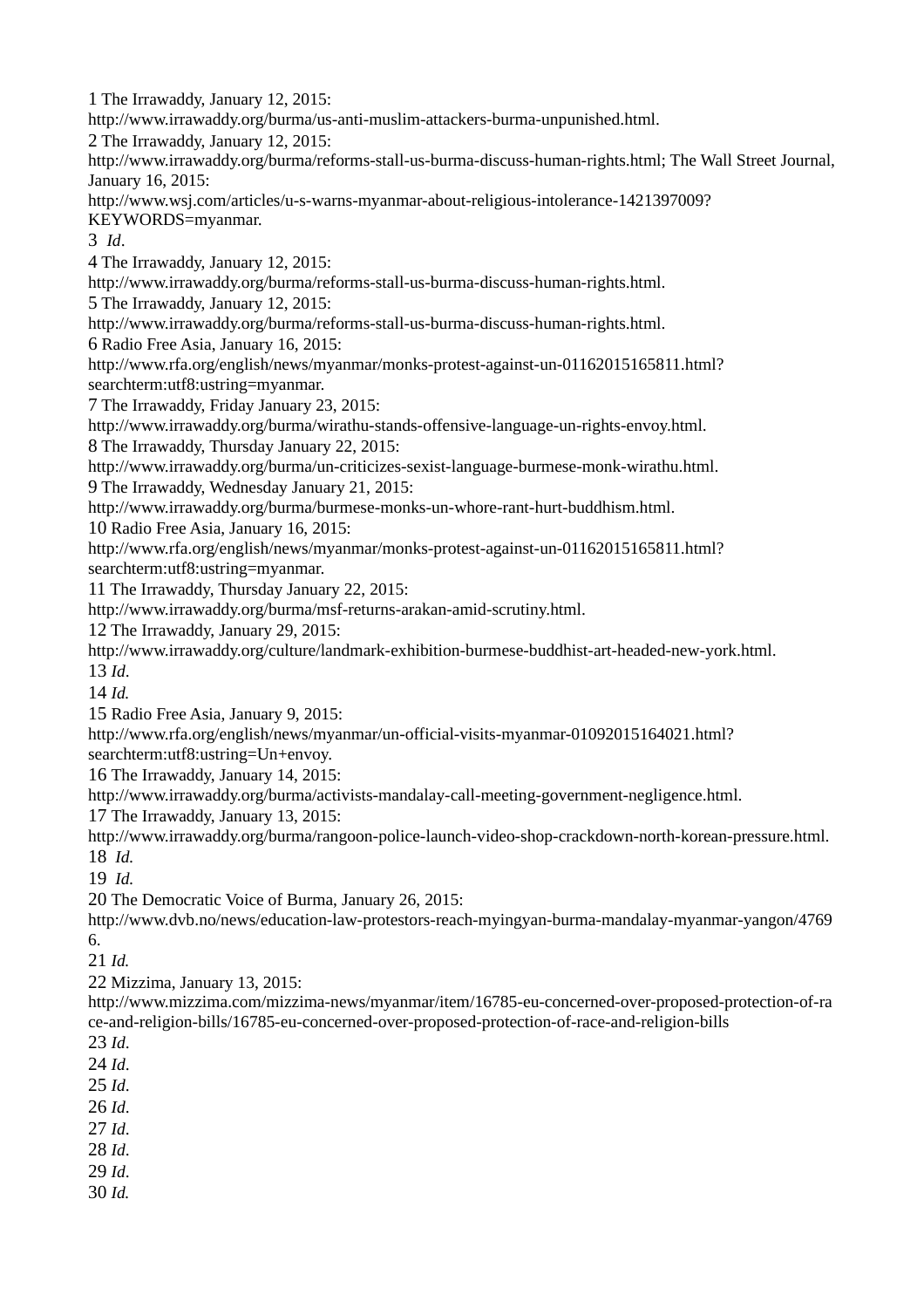31 Nikkei Asian Review, January 19, 2015:

http://asia.nikkei.com/Politics-Economy/Policy-Politics/Chair-of-ruling-party-reluctant-to-amend-constitutio n

32 *Id.*

33 EBO Myanmar, January 13, 2015: http://www.euro-burma.eu/news/show/3821/

34 The Irrawaddy, November 28, 2014:

http://www.irrawaddy.org/burma/burma-constitution-summit-impractical-presidential-spokesman.html 35 Eleven Myanmar, December 8, 2014: http://www.elevenmyanmar.com/index.php?

option=com\_content&view=article&id=8335:what-can-we-learn-from-thein-sein-s-rejection-of-six-party-tal ks&catid=38&Itemid=361

36 Xinhuanet News, January 22, 2015: http://news.xinhuanet.com/english/2015-01/22/c\_133939948.htm 37 Nikkei Asian Review, January 23, 2015:

http://asia.nikkei.com/Politics-Economy/Policy-Politics/Constitutional-talks-become-numbers-game-ahead-o f-elections

38 *Id.*

39 Democratic Voice of Burma, January 20, 2015:

https://www.dvb.no/uncategorized/president-rejects-constitutional-reform-dialogue-parliament-hluttaw-burm a-myanmar/47523

40 The Irrawaddy, January 16, 2015:

http://www.irrawaddy.org/burma/mandalay-farmers-monks-students-call-constitutional-reform-land-rights-pr otection.html

41 Democratic Voice of Burma, January 21, 2015:

http://www.dvb.no/news/parliament-urged-by-president-to-reconsider-education-law-students-burma-myanm ar/47562.

42 *Id.* 

43 *Id.* 

44 Assistance Association for Political Prisoners, January 9, 2015:

http://aappb.org/2015/01/currently-political-prisoners-list-and-in-burma/.

45 *Id.* 

46 *Id.* 

- 47 *Id.*
- 48 *Id.*

49 *Id.*

50 Assistance Association for Political Prisoners, January 13, 2015:

http://aappb.org/2015/01/monthly-chronology-of-december-2014/.

51 *Id*.

52 Amnesty International, January 20, 2015:

http://www.amnestyusa.org/news/news-item/myanmar-freedom-for-all-prisoners-of-conscience-must-followactivist-s-release; News 24.com, January 20, 2015:

http://www.news24.com/World/News/Myanmar-releases-Rohingya-political-prisoner-20150120; The New York Times, January 20, 2015:

http://www.nytimes.com/aponline/2015/01/20/world/asia/ap-as-myanmar-political-prisoners.html? r=0. 53 *Id.* 

54 Malay Mail Online, Jan. 14, 2015:

http://www.themalaymailonline.com/money/article/myanmar-to-open-first-stock-exchange-by-october. 55 Myanmar Business Network, Jan. 26, 2015:

http://www.nationmultimedia.com/aec/WTO-pushes-for-compliance-in-agriculture-30252596.html.

56 *Id.*

57 *Id.*

58 *Id.*

59 *Id.*

60 Myanmar Times, Feb. 9, 2015:

http://www.mmtimes.com/index.php/business/13061-state-owned-economics-enterprises-ripe-for-reform.htm l.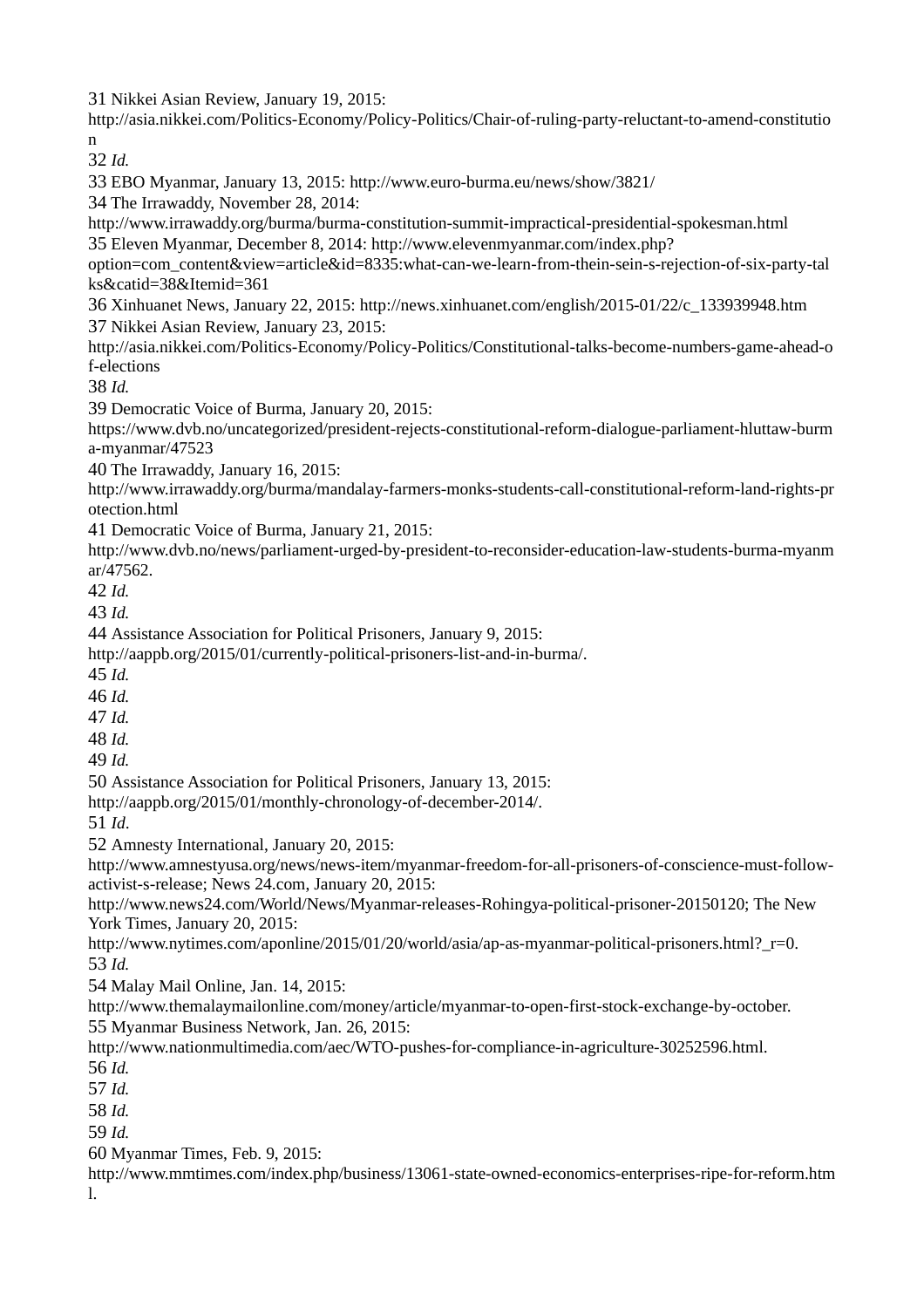Wall Street Journal, January 16, 2015: http://blogs.wsj.com/frontiers/2015/01/16/myanmars-investment-drive-hampered-by-skills-shortage/? KEYWORDS=myanmar. *Id.* Eleven Myanmar, January 31, 2015: http://www.elevenmyanmar.com/index.php? option=com\_content&view=article&id=8872:japan-to-offer-sme-loans&catid=33&Itemid=356. *Id.* Myanmar Business Today, January 28, 2015: http://www.mmbiztoday.com/articles/adb-invest-environmental-conservation-technology-sectors. *Id.* Eleven Myanmar, January 24, 2015: http://www.elevenmyanmar.com/index.php? option=com\_content&view=article&id=8799:more-chinese-caught-stealing-timber-in-myanmar&catid=33:b usiness&Itemid=356  *Id.* Eleven Myanmar, January 27, 2015: http://www.elevenmyanmar.com/index.php? option=com\_content&view=article&id=8820:illegal-imports-of-fertiliser-electronics-seized-en-route-from-c hina&catid=33&Itemid=356*.* Radio Free Asia, December 31, 2014: http://www.rfa.org/english/news/myanmar/charged-12312014153818.html. Radio Free Asia, January 2, 2015: http://www.rfa.org/english/news/myanmar/farmers-get-crop-compensation-01022015145651.html. The Irrawaddy, December 29, 2015: http://www.irrawaddy.org/burma/suu-kyi-blames-govt-inaction-letpadaung-killing.html. *Id.* The Irrawaddy, January 9, 2015: http://www.irrawaddy.org/burma/govt-denies-failing-implement-suu-kyis-letpadaung-report.html. *Id.* The Irrawaddy, January 16, 2015: http://www.irrawaddy.org/burma/mandalay-farmers-monks-students-call-constitutional-reform-land-rights-pr otection.html. *Id. Id.* The Irrawaddy, January 22, 2015: http://www.elevenmyanmar.com/index.php? option=com\_content&view=article&id=8770:19-jailed-for-protest-against-land-seizures&catid=32:politics& Itemid=354. *Id. Id.* The Irrawaddy, January 6, 2015: http://www.irrawaddy.org/burma/wa-rebels-defy-govt-order-reopen-drug-linked-trade-hub-shan-state.html. *Id. Id. Id.* The Irrawaddy, January 16, 2015: http://www.irrawaddy.org/burma/us-rights-envoy-warns-dangerous-intolerance.html. *Id.* Radio Free Asia, January 16, 2015: http://www.rfa.org/english/news/myanmar/monks-protest-against-un-01162015165811.html. Radio Free Asia, January 29, 2015: http://www.rfa.org/english/news/myanmar/bills-01292015150834.html. *Id.* The Irrawaddy, January 12, 2015: http://www.irrawaddy.org/burma/20-muslims-jailed-terrorism-charges.html. *Id. Id.*